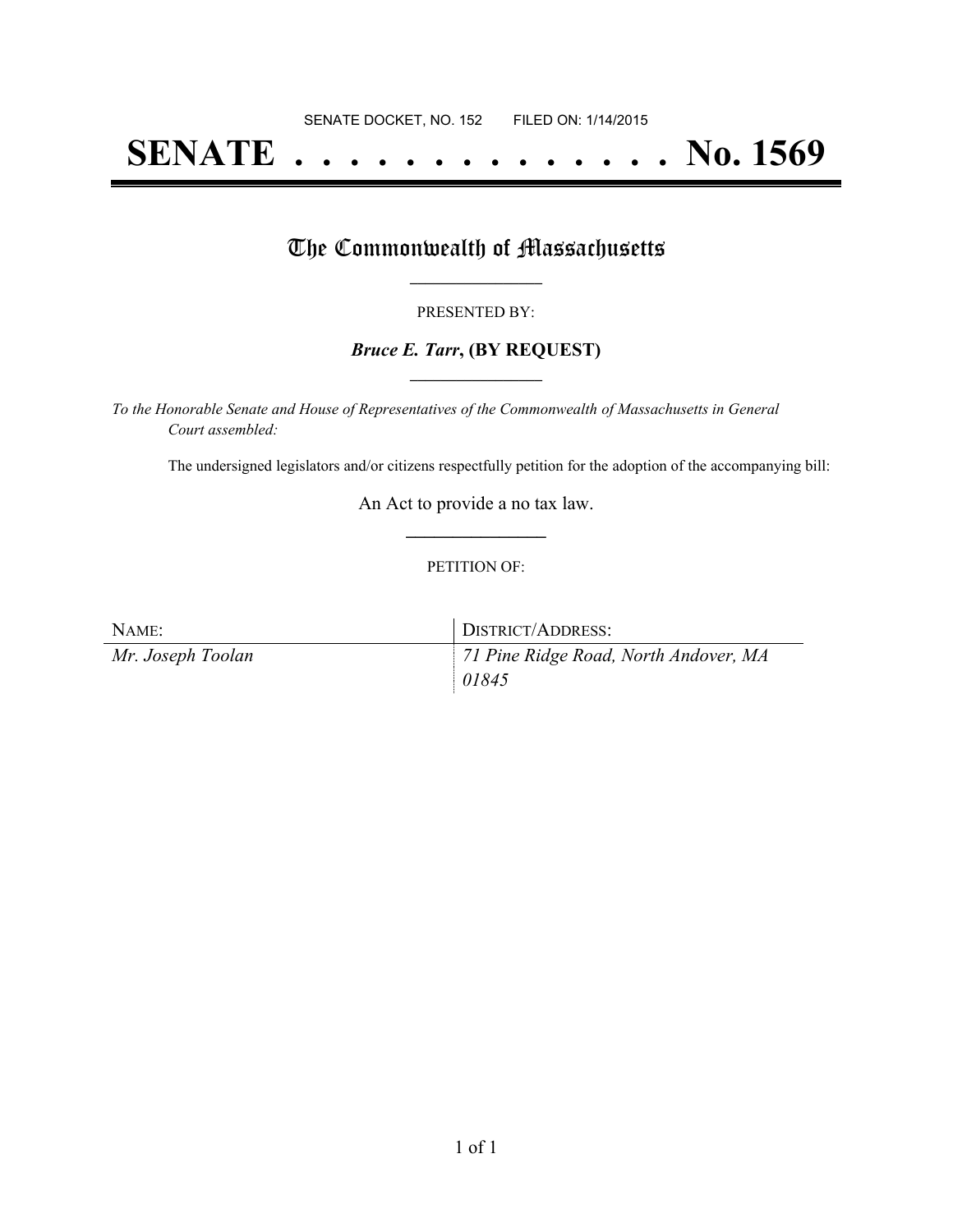## **SENATE . . . . . . . . . . . . . . No. 1569**

By Mr. Tarr (by request), a petition (accompanied by bill, Senate, No. 1569) of Mr. Joseph Toolan for legislation to provide a no tax law. Revenue.

### The Commonwealth of Massachusetts

**In the One Hundred and Eighty-Ninth General Court (2015-2016) \_\_\_\_\_\_\_\_\_\_\_\_\_\_\_**

**\_\_\_\_\_\_\_\_\_\_\_\_\_\_\_**

An Act to provide a no tax law.

Be it enacted by the Senate and House of Representatives in General Court assembled, and by the authority *of the same, as follows:*

| $\mathbf{1}$   | Section 1-Appropriation for "No Tax Law" provides full coverage of payment                          |
|----------------|-----------------------------------------------------------------------------------------------------|
| 2              | obligations to all Commonwealth of Massachusetts transactions requesting a tax be paid or           |
| 3              | included.                                                                                           |
| $\overline{4}$ | a. Collective payment of tax is administered by the appropriations of the "No Tax Law."             |
| 5              | Section 2- "No Tax Law" holds tax data in collective exchange for the full coverage of              |
| 6              | existing tax payment based benefits of citizenship.                                                 |
| 7              | a. Application to the "No Tax Law" provides new features and benefits reported on an                |
| 8              | ongoing basis.                                                                                      |
| 9              | Section 3-"No Tax Law" provides jurisdiction over the limitation, exclusion and                     |
| 10             | revocation of tax collectors rights to burden persons to submit individual private data based taxes |
| 11             | involved in non collective and non automated reports of value of assets, transactions and worth     |
| 12             | formerly individually taxed and not covered by the "No Tax Law".                                    |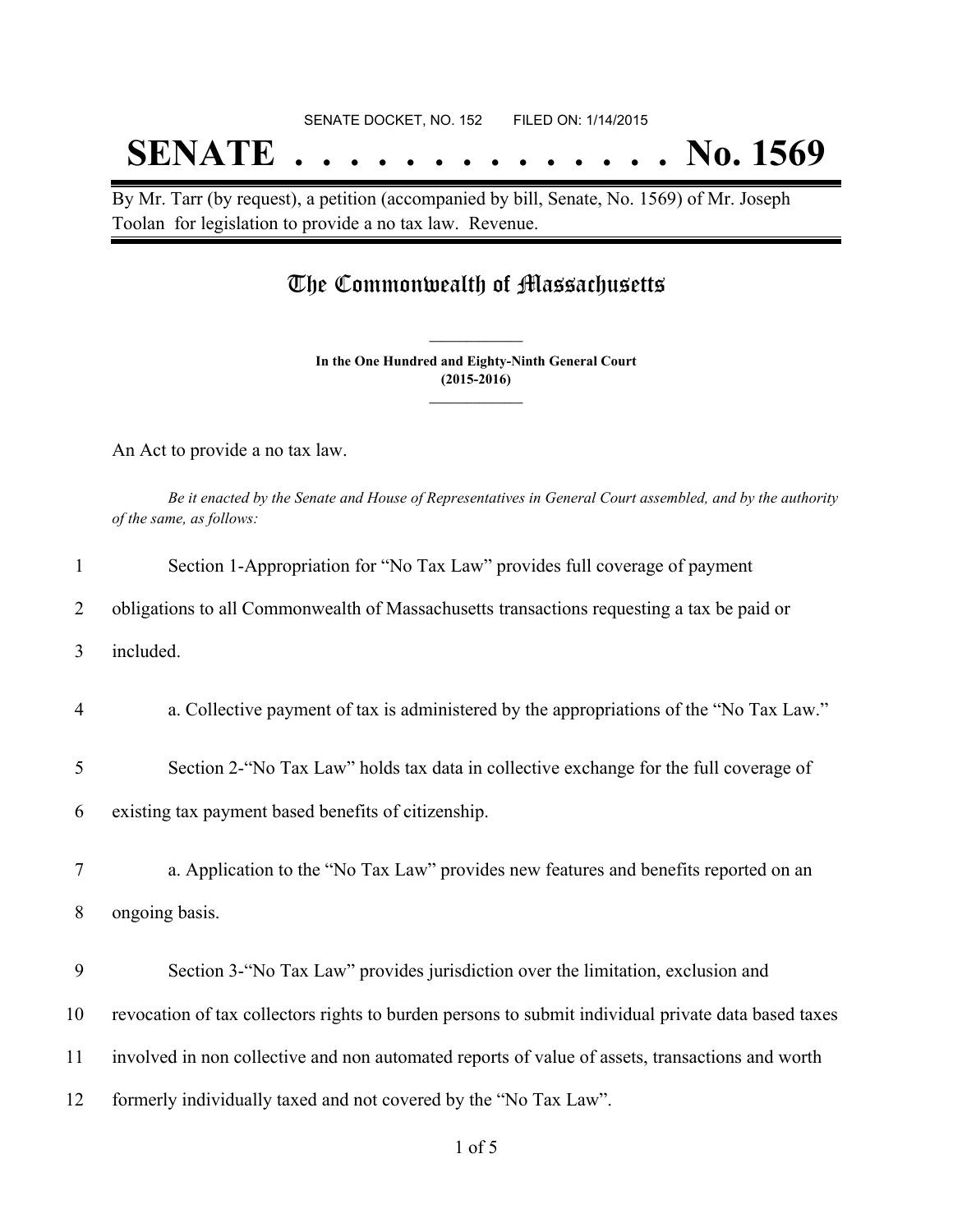a. Appropriation to collect state and federal treasury principle asset data anonymously in substitution and administration of the "No Tax Law" to provide liabilities to cover the private data duties and liabilities of the existing individual identified taxation system for all citizens of the Commonwealth of Massachusetts is made to the commissioner of the "No Tax Law" by the Commonwealth of Massachusetts General Court and in agreement with the comptroller of the currency and state treasurer.

 i. Massachusetts General Court agrees to empower the comptroller of the currency and the State treasurer to provide prescribed appropriation funds and applied standard rate of interest 21 to a "No Tax Law" Trust treasury account.

 Section 4-"No Tax Law" Trust account is to provide unused treasury notes by the Commonwealth of Massachusetts General Court's treasury on an ongoing basis for the following public debts:

 a. Trust account appropriation of \$1 billion a year to maintain and administer the commissioner and the administration of the "No Tax Law" anonymous tax collection system and to service all payments of all outstanding tax obligations of the Commonwealth of Massachusetts.

b. Trust account standard rate of interest is set at 100% a day of principle balance.

 I. Commissioner of "No Tax Law" collects, pays and reports statewide tax obligations at a 10 to 1 ratio of collection to tax payment obligation.

of 5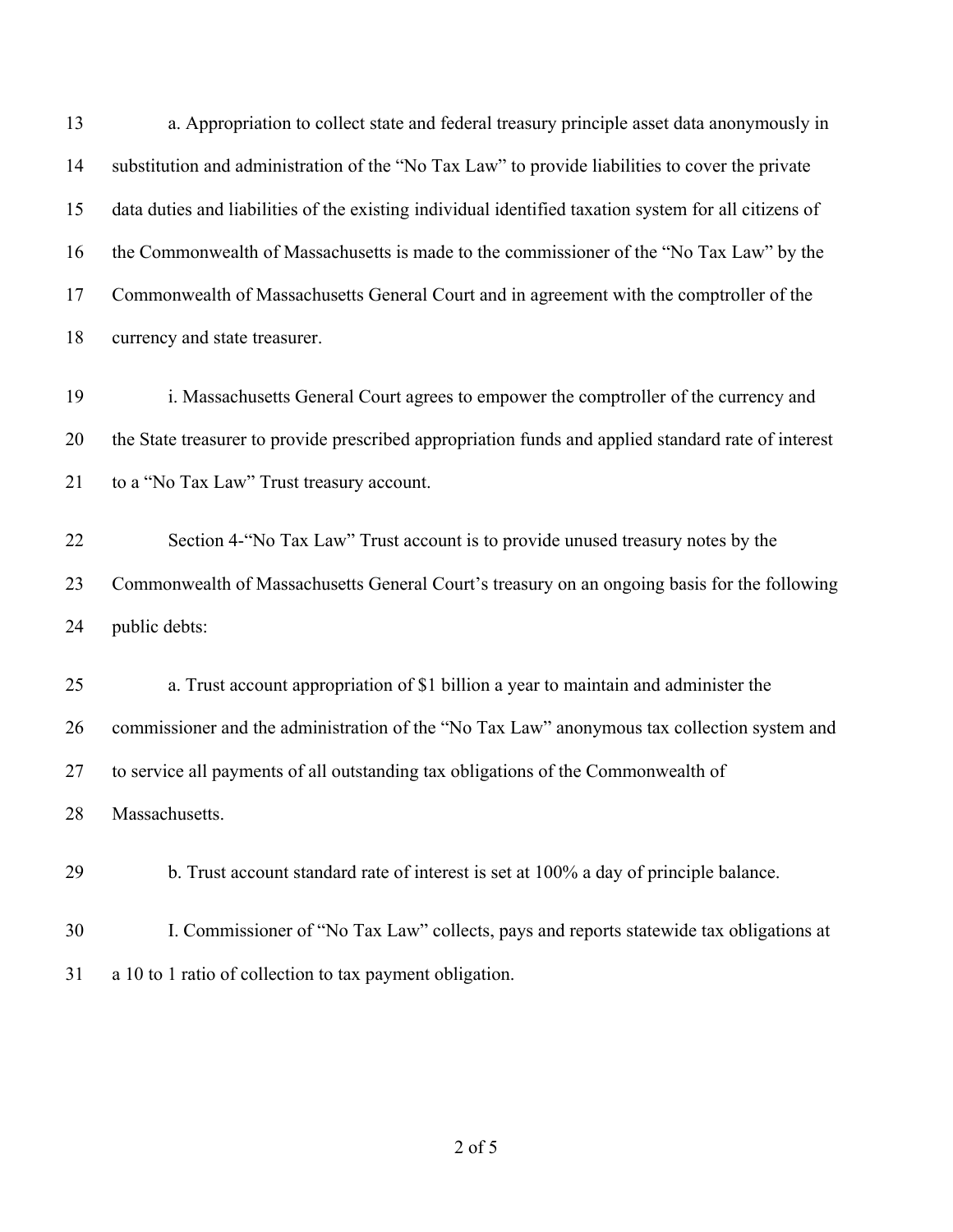| 32 | ii. Commissioner is trustee of the "No Tax Law" Trust with agreement of the                        |
|----|----------------------------------------------------------------------------------------------------|
| 33 | Commonwealth of Massachusetts General Court state treasury at the permission of the                |
| 34 | comptroller of the currency and the Commonwealth of Massachusetts.                                 |
| 35 | Section 5-"No Tax Law" provides jurisdiction to prohibit laws covering collection, duties          |
| 36 | and responsibilities of all tax liable transactions from imposing direct or incremental identified |
| 37 | tax from any private customer or seller of any good or service for any reason in or by the         |
| 38 | Commonwealth of Massachusetts.                                                                     |
| 39 | a-Tax collectors are impose a penalty.                                                             |
| 40 | I. Penalty is a 100% reimbursement of lost or damaged funds and property of person                 |
| 41 | taxed plus a \$2000 per item or person taxed fee.                                                  |
| 42 | ii. 1 year sentencing to the house of corrections incarceration for individual offences and        |
| 43 | up to 10 year sentence to the house of corrections for a tax imposed offense on goods, persons     |
| 44 | and services valued at over \$1000 or involving more than one person; each offense. Multiple       |
| 45 | offenses by the same person or organization where the combined offenses involve more than one      |
| 46 | count or person and valued at over \$1000 qualify for the maximum penalty of more than one 10      |
| 47 | year sentence and full reimbursement of damages and fee.                                           |
| 48 | iii. Payment of damages and fees may be forfeited from the offender without a warrant.             |
| 49 | iv. Payment of damages and fees may be awarded by the offender immediately and in full             |
| 50 | lump sum payment by full coverage of the court and application to the "No Tax Law"                 |
| 51 | administration in reference to the jurisdiction of the penalties of the "No Tax Law"               |
|    |                                                                                                    |

of 5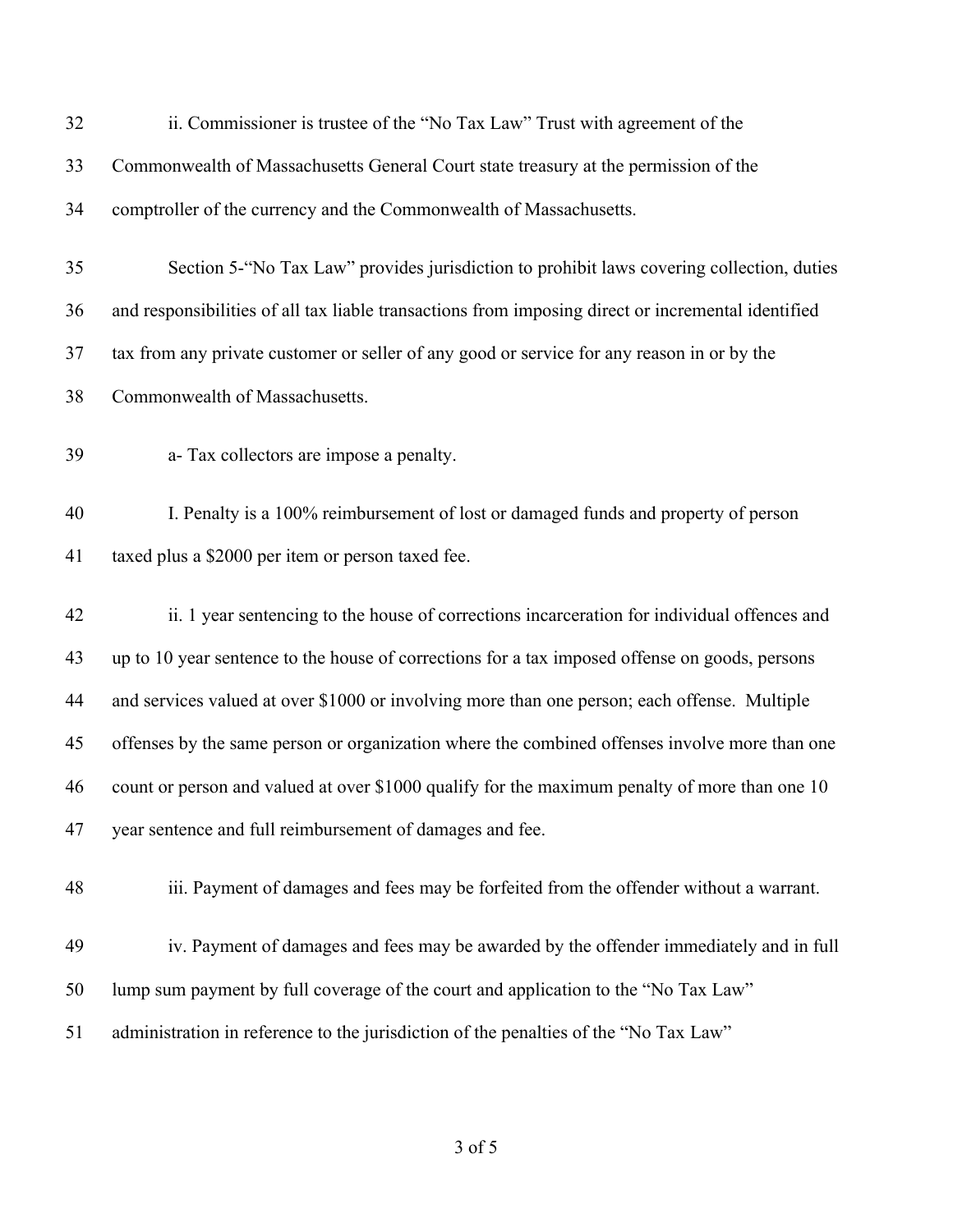v. Maximum penalty is enforceable to all persons who conspire against another person(s) with request of purposed tax obligations of any kind and do not obey the ruling set forth by the jurisdiction of the Commonwealth of Massachusetts General Court; Appropriation Bill to Provide a "No Tax Law."

 Section 6-Commonwealth of Massachusetts and state and federal agencies like the IRS and Social Security Administration may no longer ask persons to report to them or make notice of obligation of tax to any individual or transaction. Payments for any transaction occurring within the Commonwealth of Massachusetts are to be requested of the administration of the "No Tax Law."

 a. All time consuming correspondence of information about persons, payments, income, assets, business transactions, investments or any other private data that consist of involuntary submission of data, direct tax, cost or fee for any benefit or cost they provide is prohibited.

 b. All requests of tax obligations on transactions in the Commonwealth of Massachusetts are to be requested of the "No Tax Law" administration for full coverage of tax obligations and for more information about the current tax law of the Commonwealth of Massachusetts.

 Section 7- "No Tax Law" establish and administer the power to revoke previous tax collection with the substantive "anonymous collective tax benefit accounting system" for full coverage of all citizens and transactions benefits based on an anonymous and collective calculation of tax obligation at a discount beyond any involuntary submission of any person's private data, direct tax, cost or fee for any state or federal obligation or benefit previously required on all transactions made in the Commonwealth of Massachusetts.

of 5